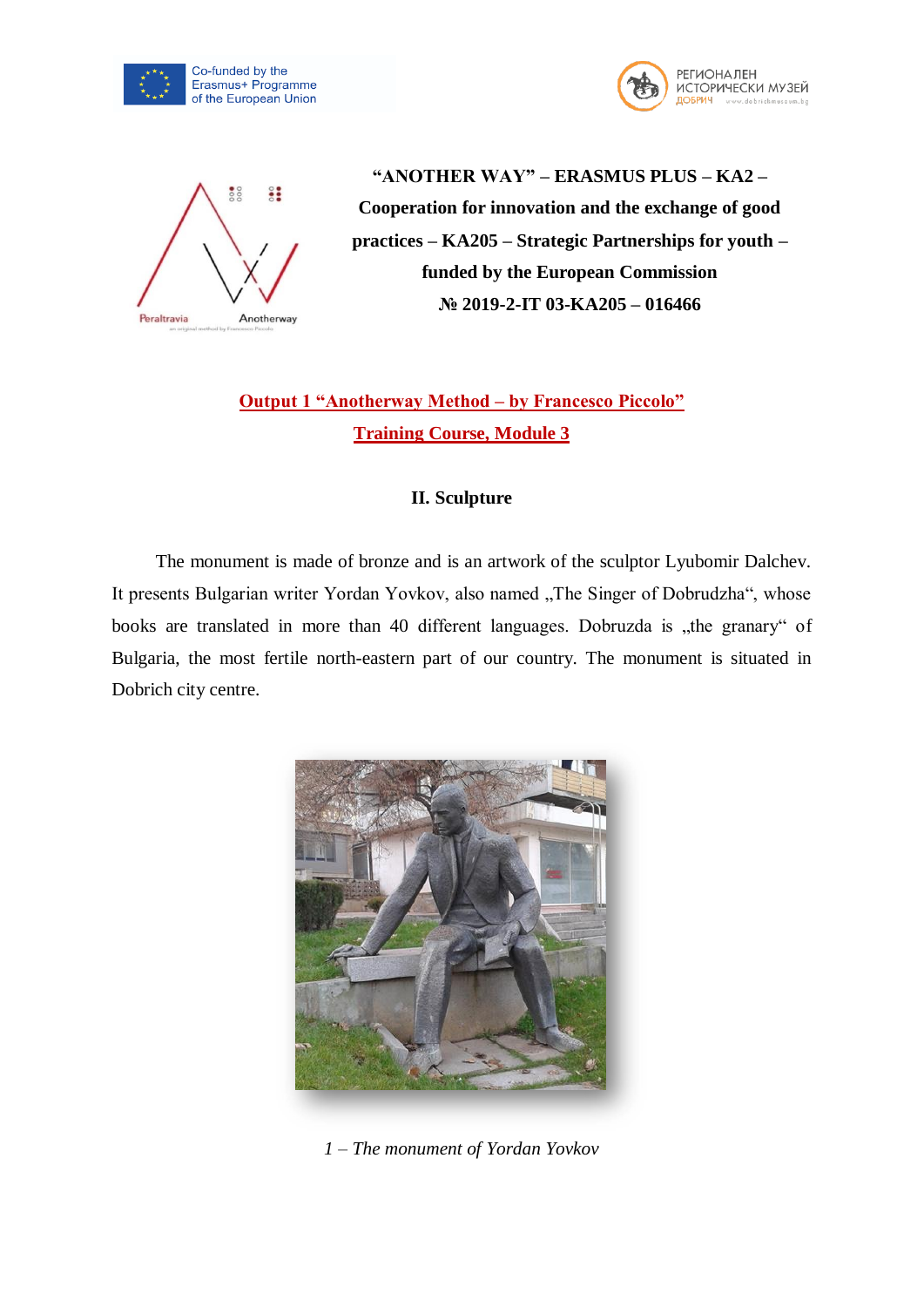



The writer dressed in a costume is sitting on a stone plate bended and with a torso slightly turned to the right. His legs are slightly straddled. His right foot points right and the left one – straight. Interesting is the arms posture. The left one is bent in the elbow and rests on his thigh. He holds a notebook turned upwards. The load is on his right straighten arm propped on the stone plate he is sitting on. He holds a fountain pen. His head is turned to the right shoulder and he looks forward in contemplation.

In the sculpture we find right angles imparting explicitness and stability of the sitting figure. The right angle between the shank and the thigh repeats the angle between the thigh and the torso. Third right angle is formed by the bent left arm. The arms lie in one line on equal height. The sculpture has a pyramidal composition and each of the four sides forms a triangle.

The lines and angles suggest sense of static and stability but introduce us with the writer's world, with his thoughts and the spring of his inspiration – the land of Dobrudzha and the creative process itself. The name of the great Bulgarian writer is invariably connected with the region and despite he lives here only about ten years, he says: And me, with all my memories and my whole being belong to Dobrudzha." The land is his permanent inspiration. "In all my work my thoughts are there – there is my landscape, there are my characters – their everyday life, labour and destiny."